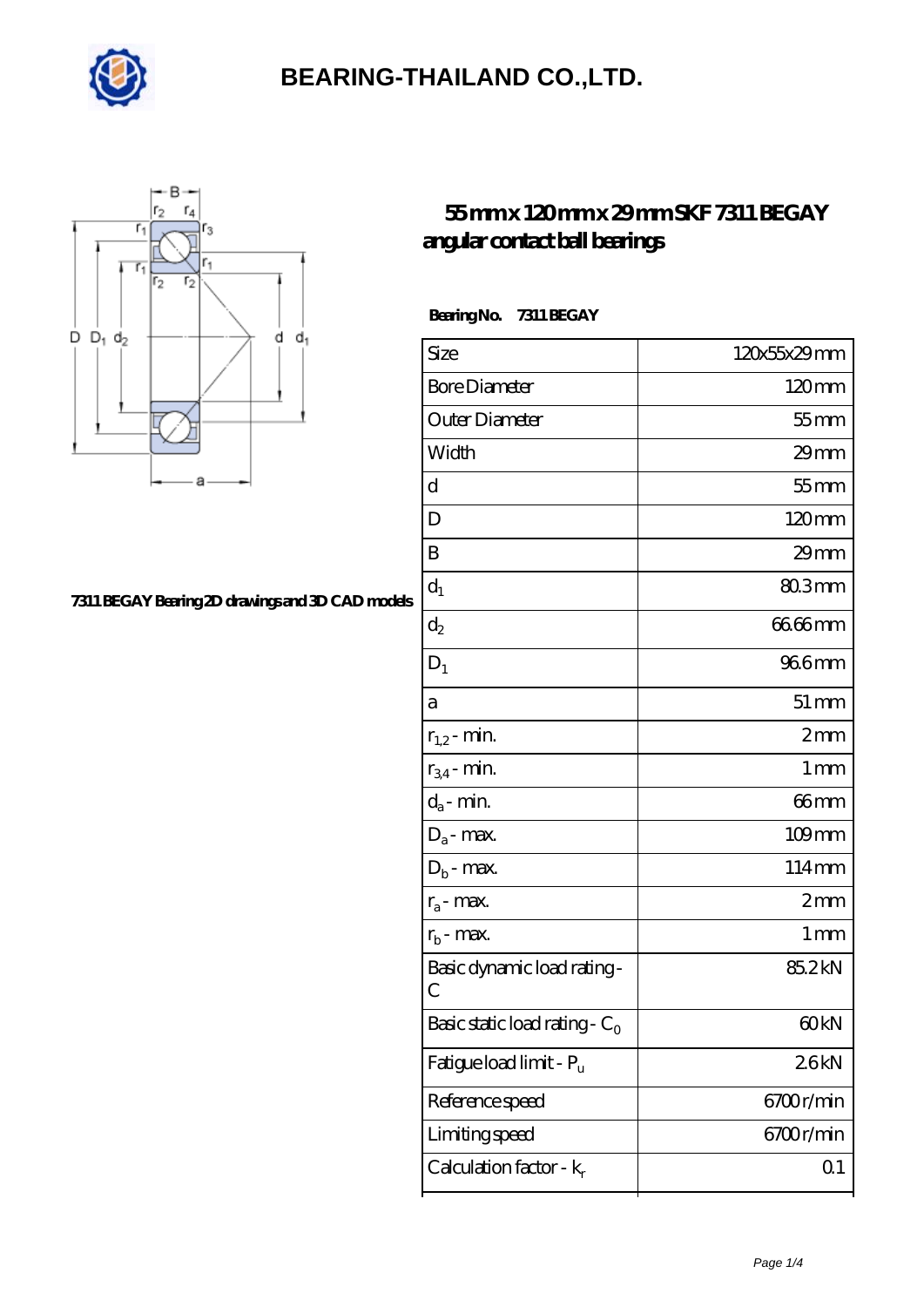

| Calculation factor - ka            | 1.6                              |
|------------------------------------|----------------------------------|
| Calculation factor - e             | 1.14                             |
| Calculation factor - X             | 0.57                             |
| Calculation factor - $Y_0$         | 0.52                             |
| Calculation factor - $Y_1$         | 0.55                             |
| Calculation factor - $Y_2$         | 093                              |
| Calculation factor - X             | 035                              |
| Calculation factor - $Y_0$         | 026                              |
| Calculation factor - $Y_1$         |                                  |
| Calculation factor - $Y_2$         | 0.57                             |
| Category                           | Angular Contact Ball<br>Bearings |
| Inventory                          | 0 <sub>0</sub>                   |
| Manufacturer Name                  | <b>SKF</b>                       |
| Minimum Buy Quantity               | N/A                              |
| Weight / Kilogram                  | 1.396                            |
| Product Group                      | <b>BOO308</b>                    |
| Enclosure                          | Open                             |
| Flush Ground                       | Yes                              |
| Rolling Element                    | <b>Ball Bearing</b>              |
| Number of Rows of Balls            | Single Row                       |
| Precision Class                    | ABEC 3   ISO P6                  |
| Maximum Capacity / Filling<br>Slot | No                               |
| Snap Ring                          | No                               |
| Cage Material                      | Brass                            |
| Contact Angle                      | 40Degree                         |
| Internal Clearance                 | CO-Medium                        |
| Number of Bearings                 | 1 (Single)                       |
| Preload                            | Light                            |
| Mounting Arrangement               | Universal                        |
| Inch - Metric                      | Metric                           |
|                                    |                                  |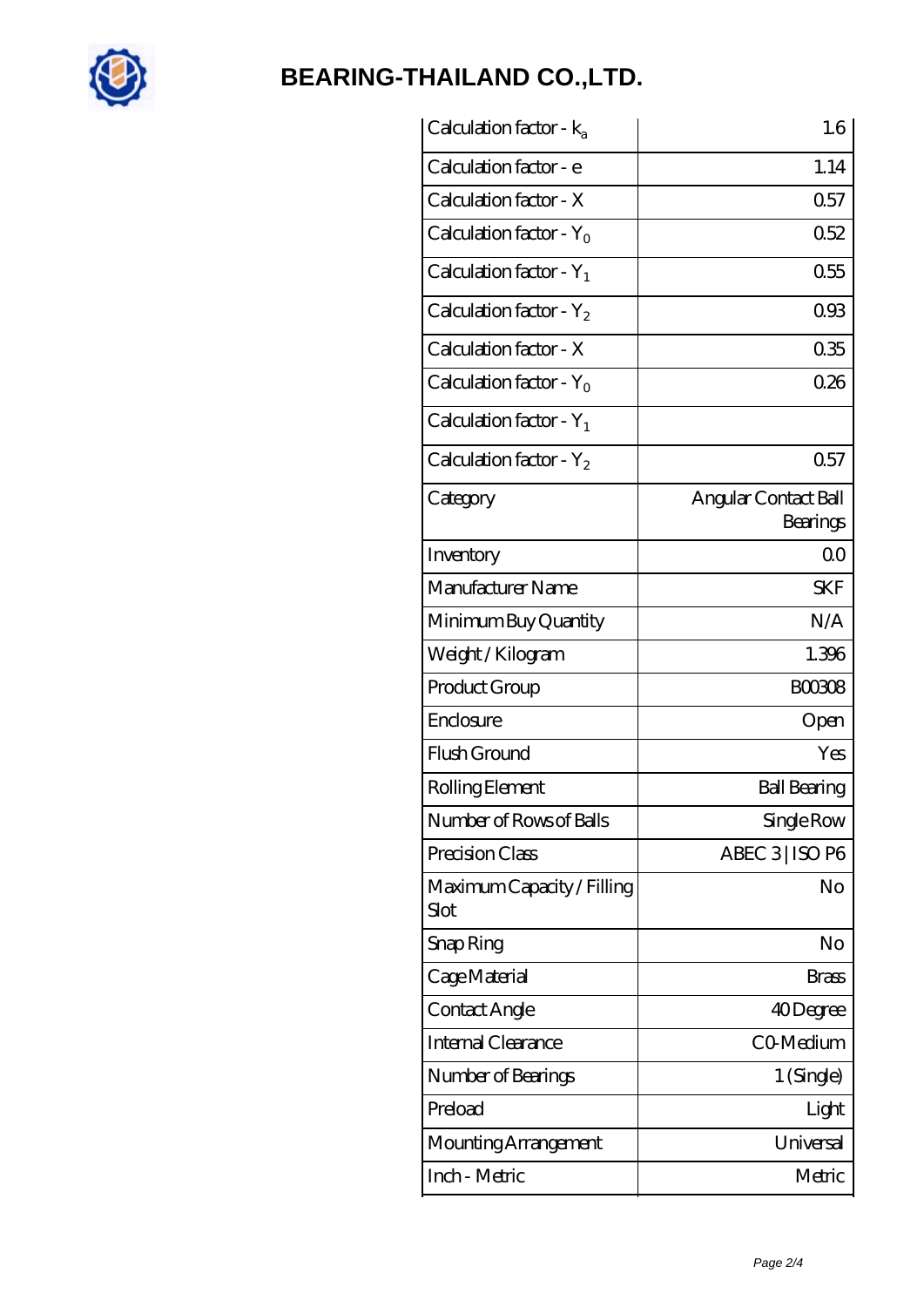

| Long Description                 | 55MM Bore; 120MM<br>Outside Diameter; 29MM<br>Width; Open; Yes Flush<br>Ground; Ball Bearing; Single<br>Row of Balls, ABEC 3   ISO<br>PG No Filling Slot; No Snap<br>Ring |
|----------------------------------|---------------------------------------------------------------------------------------------------------------------------------------------------------------------------|
| Category                         | Angular Contact Ball<br>Bearing                                                                                                                                           |
| <b>UNSPSC</b>                    | 31171531                                                                                                                                                                  |
| Harmonized Tariff Code           | 8482.105028                                                                                                                                                               |
| Noun                             | Bearing                                                                                                                                                                   |
| Keyword String                   | Angular Contact                                                                                                                                                           |
| Manufacturer URL                 | http://www.skf.com                                                                                                                                                        |
| Manufacturer Item Number         | 7311 BEGAY                                                                                                                                                                |
| Weight/LBS                       | 3078                                                                                                                                                                      |
| <b>Bore</b>                      | 2165Inch   55 Millimeter                                                                                                                                                  |
| Outside Diameter                 | 4724 Inch   120 Millimeter                                                                                                                                                |
| Width                            | 1.142Inch   29 Millimeter                                                                                                                                                 |
| bore diameter:                   | $55$ mm                                                                                                                                                                   |
| radial static load capacity:     | 60 <sub>kN</sub>                                                                                                                                                          |
| outside diameter:                | 120mm                                                                                                                                                                     |
| cage material:                   | Brass                                                                                                                                                                     |
| overall width:                   | $29$ mm                                                                                                                                                                   |
| outer ring width:                | 29mm                                                                                                                                                                      |
| contact angle:                   | $40^{\circ}$                                                                                                                                                              |
| maximum rpm:                     | 6700RPM                                                                                                                                                                   |
| rowtype & fill slot:             | Single-RowNon-Fill Slot                                                                                                                                                   |
| finish/coating                   | Uncoated                                                                                                                                                                  |
| internal clearance:              | CO                                                                                                                                                                        |
| precision rating                 | ABEC $3$ (ISO Class 6)                                                                                                                                                    |
| closure type:                    | Open                                                                                                                                                                      |
| fillet radius                    | 2mm                                                                                                                                                                       |
| radial dynamic load<br>capacity: | 85.2kN                                                                                                                                                                    |